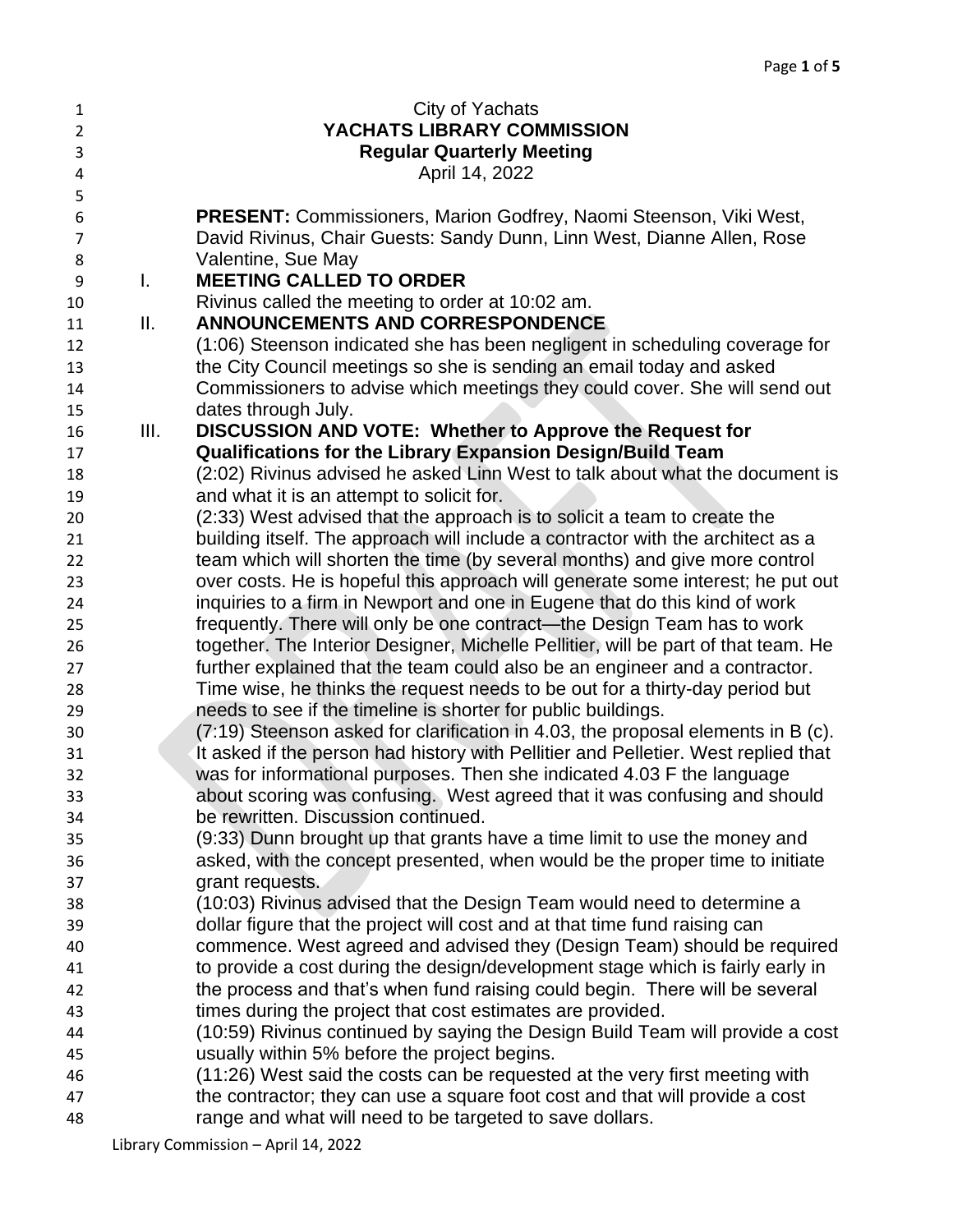| 1              |     | (11:54) Dunn indicated that the strategy should be to ask for big money                                                         |
|----------------|-----|---------------------------------------------------------------------------------------------------------------------------------|
| $\overline{2}$ |     | grants and give back what is not spent. She went on to explain that                                                             |
| 3              |     | modifications get made, etc. and then there is not enough money and other                                                       |
| 4              |     | grants need to be applied for and that takes time.                                                                              |
| 5              |     | (12:32) Rivinus advised that the Commission has carefully considered what                                                       |
| 6              |     | could be raised and that is about \$600K. However, in all the proposals it has                                                  |
| 7              |     | been indicated that the project should cost \$500K leaving a \$100K cushion.                                                    |
| 8              |     | Also, there are additional funds that have been accumulated in the Library                                                      |
| 9              |     | Reserve. He clarified to Dunn that the \$600K did include pursuing a big                                                        |
| 10             |     | grant.                                                                                                                          |
| 11             |     | (13:59) Rivinus summarized by saying Section 4.03 F would be rewritten and                                                      |
| 12             |     | that West and he would look into how long the proposal needs to be posted                                                       |
| 13             |     | before the deadline and the dates on Page 3 may change.                                                                         |
| 14             |     | (14:40) Steenson made the motion: to approve the Request for                                                                    |
| 15             |     | <b>Qualifications as amended.</b>                                                                                               |
| 16             |     | Vote: Godfrey, yes; Steenson, yes; West, yes; Rivinus, yes. Motion carried                                                      |
| 17             |     | unanimously.                                                                                                                    |
| 18             | IV. | DISCUSSION AND VOTE: Whether to Approve the Yachats Librarian                                                                   |
| 19             |     | <b>Position Description</b>                                                                                                     |
| 20             |     | (15:33) Steenson referred to the corrected document and asked if there were                                                     |
| 21             |     | any further changes or questions.                                                                                               |
| 22             |     | (16:25) V. West asked to clarify paragraph three in the overview: maintaining                                                   |
| 23             |     | positive partnerships with relevant civic associates asked if that referred to                                                  |
| 24             |     | volunteers and if not, volunteers needed to be mentioned. Steenson advised                                                      |
| 25             |     | she used it as an all-encompassing term. Rivinus suggested adding                                                               |
| 26             |     | volunteers just before that phrase. Steenson agreed.<br>(17:33) Rivinus advised that this posting will also have a deadline for |
| 27<br>28       |     | application submissions.                                                                                                        |
| 29             |     | (18:13) Steenson indicated she has monitored the jobs posted on the Oregon                                                      |
| 30             |     | Library site and the pay scale runs between \$26 and \$40 per hour for civic                                                    |
| 31             |     | and state librarians. She went on to explain that scale.                                                                        |
| 32             |     | (19:35) Rivinus explained that this is new "department head" position would                                                     |
| 33             |     | come under the jurisdiction of the City Manager and as such, the City Council                                                   |
| 34             |     | felt they should "weigh in" on the proposal. He does not anticipate any                                                         |
| 35             |     | problems, but it does need to be voted on by the Council and then it can be                                                     |
| 36             |     | posted. If all goes well, he anticipates there will be a librarian before the new                                               |
| 37             |     | fiscal year.                                                                                                                    |
| 38             |     | (21:52) V. West moved to: approve the Yachats Librarian Position                                                                |
| 39             |     | Description as amended.                                                                                                         |
| 40             |     | Vote: Godfrey, yes; Steenson, yes; West, yes; Rivinus, yes. Motion carried                                                      |
| 41             |     | unanimously.                                                                                                                    |
| 42             | V.  | <b>BUSINESS/REPORTS</b>                                                                                                         |
| 43             |     | A. DISCUSSION WITH City Manager, Heide Lambert                                                                                  |
| 44             |     | (22:30) Rivinus indicated he met with the City Manager for approximately                                                        |
| 45             |     | 1.5 hours and further stated he hadn't felt such support from City Hall in a                                                    |
| 46             |     | very long time. He summarized the general conversation.                                                                         |
| 47             |     | 1. Commission Chair Reports                                                                                                     |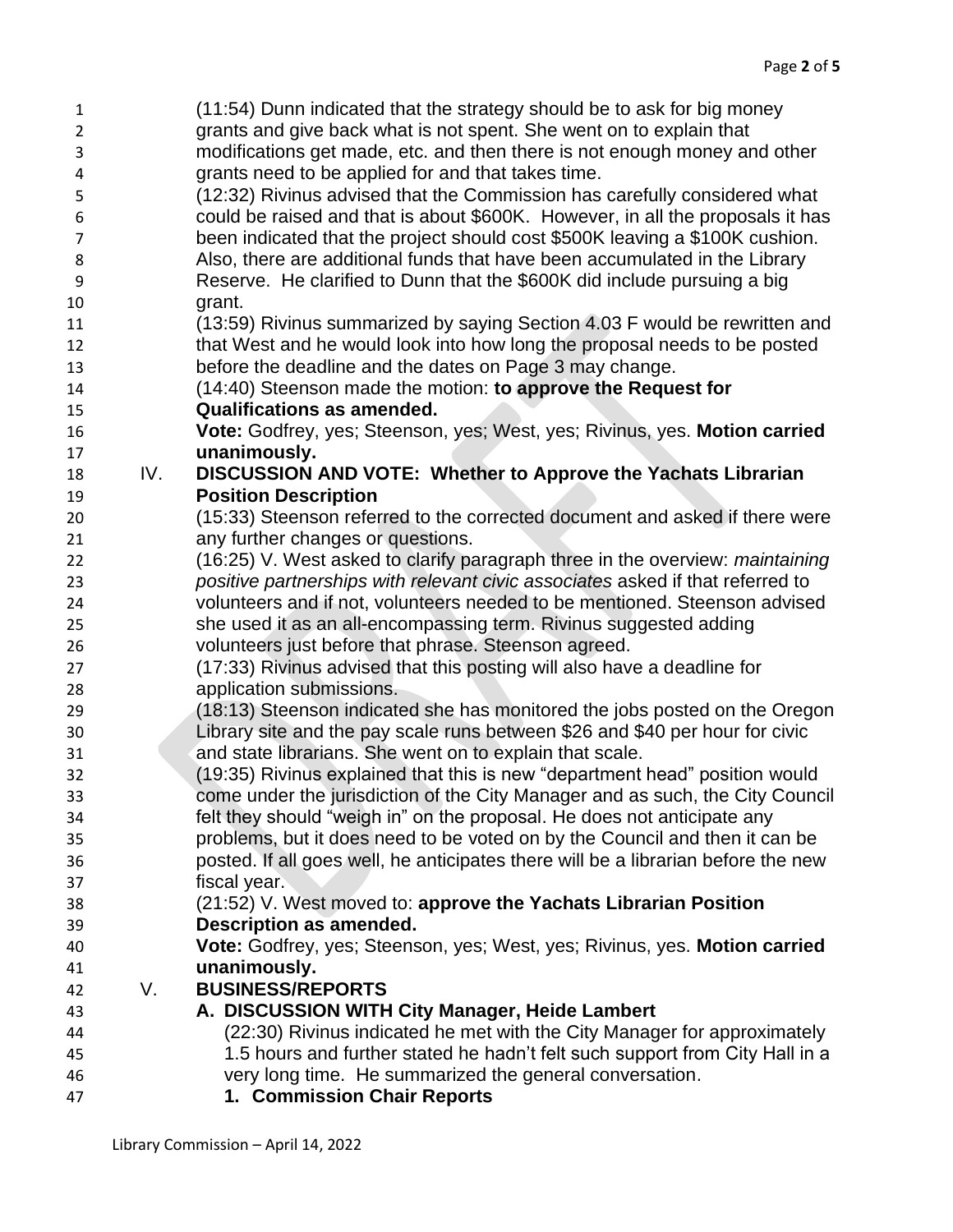| $\mathbf{1}$   | (24:19) Discussed how Rivinus or whomever is the chair, will report to                                                                             |
|----------------|----------------------------------------------------------------------------------------------------------------------------------------------------|
| $\overline{2}$ | the City Manager. All chairs will submit written, monthly reports to be                                                                            |
| 3              | added to a designated folder. In addition, every other month the four                                                                              |
| 4              | Commission Chairs will meet with the City Manager. On the alternate                                                                                |
| 5              | month each Chair will have a one-on-one session with the City                                                                                      |
| 6              | Manager.                                                                                                                                           |
| $\overline{7}$ | 2. Meeting Minutes                                                                                                                                 |
| 8              | (25:41) Rivinus directed the members to a document in the packet                                                                                   |
| 9              | titled Meeting Summary and advised that the concept is in flux right                                                                               |
| 10             | now and being worked on with Neal Morphis and Lorraine Bennett,                                                                                    |
| 11             | who is actually typing up the meeting. He indicated that conversations                                                                             |
| 12             | were time-stamped which makes it really easy to go back and research                                                                               |
| 13             | exactly what was said. He said there is much interest in making the                                                                                |
| 14             | summaries actual minutes as they are easy to read but that is still in                                                                             |
| 15             | flux. He then corrected himself and advised that he misspoke, and the                                                                              |
| 16             | transcriptionist is Lorraine Barrett. He welcomed and thanked                                                                                      |
| 17             | Lorraine.                                                                                                                                          |
| 18             | (28:08) Rivinus summarized by saying that Lambert is very supportive                                                                               |
| 19             | of the library projects and V. West interjected that Lambert held up the                                                                           |
| 20             | Library Commission as an example of doing things in the proper                                                                                     |
| 21             | manner.                                                                                                                                            |
| 22             | <b>B. Finance Committee Actions Toward the Library Expansion</b>                                                                                   |
| 23             | (29:11) Rivinus advised that the Finance Committee is being completely                                                                             |
| 24             | rethought. Its specific purpose is to ask the Commissions what they want,                                                                          |
| 25             | all the projects and costs of those projects and Finance will try to                                                                               |
| 26             | determine how to make it happen and present it to the Budget Committee.                                                                            |
| 27<br>28       | Since the Library already has one bequest and another in process, there<br>isn't a need at this time to ask the City for money. He shared that the |
| 29             | Library Expansion was put on the CIP list, and it was discussed and he felt                                                                        |
| 30             | there would be no issues when it came time for a vote.                                                                                             |
| 31             | (32:01) Godfrey asked if the budget has taken into consideration of the                                                                            |
| 32             | library being open for the next year. Rivinus replied that will be on the                                                                          |
| 33             | agenda very soon as they want to also include the Library Direction                                                                                |
| 34             | position on the budget. He said he did ask for a little more for books due                                                                         |
| 35             | to e-books and then said the library asks are modest compared to some of                                                                           |
| 36             | the other Commissions.                                                                                                                             |
| 37             | C. Progress with Interior Designer Michelle Pellitier                                                                                              |
| 38             | (33:37) Rivinus indicated that she has her initial drawings completed and                                                                          |
| 39             | has asked him (Rivinus) and West to take some more measurements,                                                                                   |
| 40             | which they did. She wants to meet with Rivinus to present her initial                                                                              |
| 41             | drawings, probably early next week. He advised he would make sure that                                                                             |
| 42             | everyone sees the drawings as this is the time to comment, suggest,                                                                                |
| 43             | grouse, gripe, ask for something differentIf he can email them, he will, if                                                                        |
| 44             | they are too large, he will make sure there are multiple copies available.                                                                         |
| 45             | <b>D. From Librarians</b>                                                                                                                          |
| 46             | (35:19) Allen asked how comments, etc. on the drawings by Pelletier                                                                                |
| 47             | would be submitted. Rivinus replied that he is open to receiving                                                                                   |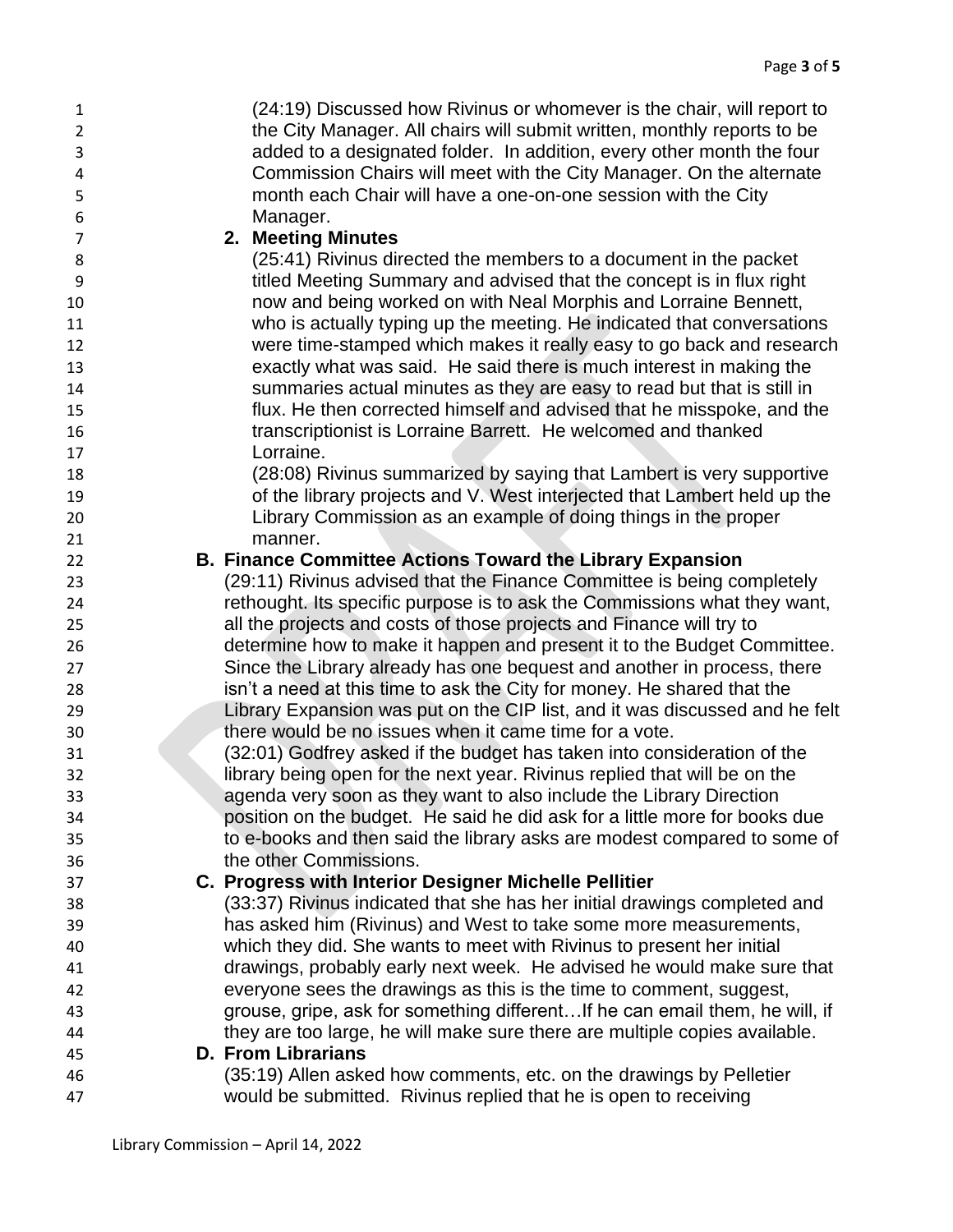responses anyway, whether it be email, personal meeting, a written note… He wants to make sure everyone has the opportunity to have input. (36:12) Allen advised that with the hiring of a librarian and the library expansion moving along all the volunteers are very excited and looking forward to the changes. She advised that the rooms are open and there are about 25 volunteers. She thanked Bloch for all her work on the computer and e-books. She would like to meet the City Manager and introduce her to the volunteers. She mentioned the library making a reappearance in the La De Da Parade. (39:37) Valentine advised she was approached by Joanne Kittel a few weeks ago and requested that the library be somehow involved in the Amanda Bridge Dedication coming up in May. She has pulled a shelf near the circulation desk and has filled it with information on the Amanda Trail and Bridge and Northwest Native American culture. Discussion and thanks were given for both the parade and the display of PWN Native American information. (42:47) Godfrey indicated someone suggested that since there are so many authors in the area a book signing once in a while would be nice, especially when the expansion is done. She advised that Jane Shay was in charge of the La De Da Parade the year before Covid and she was away and it never got organized. She also wanted there to be people available so the library could be open for a full Saturday. A potential volunteer came in and left her information. (45:19: Dunn had a comment about the display for the Amanda Bridge Dedication, indicating that there was a collection of books in the Museum and since they are still closed perhaps Valentine could ask to borrow some of those. Valentine said she would follow up on that. **E. From Friends of Yachats Library** (46:44) Dunn advised the book sale was good, they made over \$3k. Bad news is that all the books in room 7 and 8 have to be removed. Without a place to store books, it is hard to have a book sale. The alternative that Lambert presented to them was the use of the basement where YYFAP used to meet. The other choices were throw them away or donate them. The books are currently being moved downstairs. Godfrey suggested that Sue May put out an email to get some volunteers to help carry books. May interjected that a group was moving books on Saturday at 9 am. Also discussed the need for bookshelves in the basement and the possibility of getting some with the library reconfiguration. **F. From Rebecca Bloch, re: e-book Program and Library Computers** (50:25) She gave a summary of how e-books works and indicated what they learned was purchasing books and adding them to the consortium doesn't give the library an advantage and many community members were still unable to get the books they wanted. They joined "The Advantage Plan" and it works much better and described how the system worked and advised it is more cost effective and the books are available to the library patrons exclusively, there is more availability and the wait lists are much shorter. She also described the method she uses to pick the best books for the library patrons within the budget given and she gets a